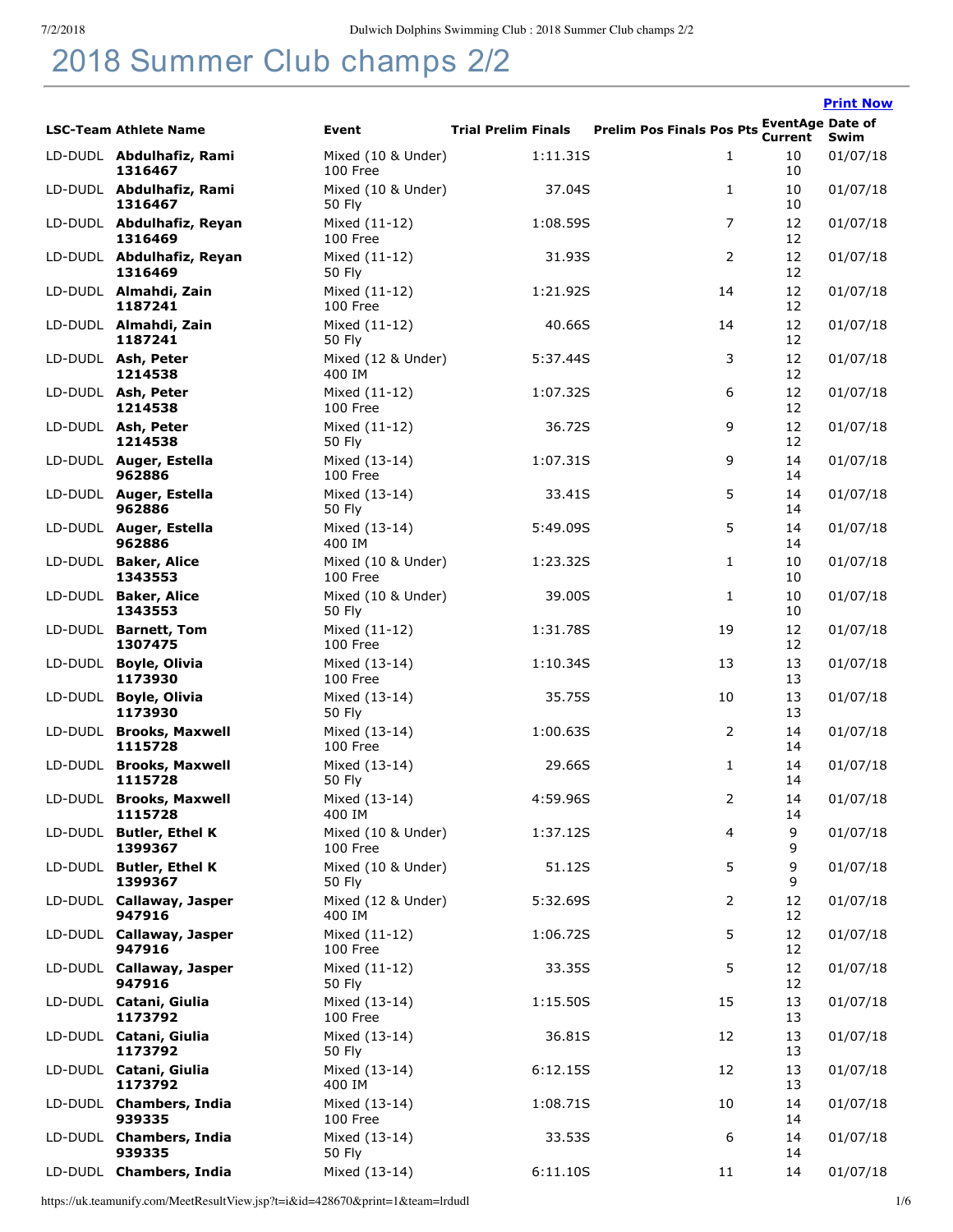| 7/2/2018 |  |
|----------|--|
|          |  |

|         | 939335                                    | 400 IM                        |          |                | 14       |          |
|---------|-------------------------------------------|-------------------------------|----------|----------------|----------|----------|
|         | LD-DUDL Chapman Lennon, Harvey<br>1238142 | Mixed (13-14)<br>100 Free     | 1:01.78S | 3              | 13<br>13 | 01/07/18 |
|         | LD-DUDL Chapman Lennon, Harvey<br>1238142 | Mixed (13-14)<br>50 Fly       | 31.76S   | 3              | 13<br>13 | 01/07/18 |
|         | LD-DUDL Chapman Lennon, Harvey<br>1238142 | Mixed (13-14)<br>400 IM       | 5:25.84S | 3              | 13<br>13 | 01/07/18 |
|         | LD-DUDL Chilton, Christopher<br>880575    | Mixed (12 & Under)<br>400 IM  | 5:23.16S | 1              | 12<br>12 | 01/07/18 |
|         | LD-DUDL Chilton, Christopher<br>880575    | Mixed (11-12)<br>100 Free     | 1:06.57S | 3              | 12<br>12 | 01/07/18 |
|         | LD-DUDL Chilton, Christopher<br>880575    | Mixed (11-12)<br>50 Fly       | 33.56S   | 6              | 12<br>12 | 01/07/18 |
|         | LD-DUDL Cole, Marion<br>1173925           | Mixed (13-14)<br>100 Free     | 1:01.72S | 1              | 13<br>13 | 01/07/18 |
|         | LD-DUDL Cole, Marion<br>1173925           | Mixed (13-14)<br>50 Fly       | 30.97S   | 2              | 13<br>13 | 01/07/18 |
|         | LD-DUDL Cole, Marion<br>1173925           | Mixed (13-14)<br>400 IM       | 5:53.07S | 7              | 13<br>13 | 01/07/18 |
|         | LD-DUDL Crowther, Zachary<br>1245925      | Mixed (12 & Under)<br>400 IM  | 5:37.78S | 4              | 12<br>12 | 01/07/18 |
|         | LD-DUDL Crowther, Zachary<br>1245925      | Mixed (11-12)<br>100 Free     | 1:06.38S | 2              | 12<br>12 | 01/07/18 |
|         | LD-DUDL Crowther, Zachary<br>1245925      | Mixed (11-12)<br>50 Fly       | 33.16S   | $\overline{4}$ | 12<br>12 | 01/07/18 |
|         | LD-DUDL Dalton, Charlotte<br>1350596      | Mixed (13-14)<br>100 Free     | 1:10.15S | 11             | 13<br>13 | 01/07/18 |
|         | LD-DUDL Dalton, Charlotte<br>1350596      | Mixed (13-14)<br>50 Fly       | 36.22S   | 11             | 13<br>13 | 01/07/18 |
| LD-DUDL | <b>Dalton, Charlotte</b><br>1350596       | Mixed (13-14)<br>400 IM       | 6:01.86S | 8              | 13<br>13 | 01/07/18 |
| LD-DUDL | Demoglu, Idil M<br>1399368                | Mixed (11-12)<br>100 Free     | 1:12.75S | 3              | 12<br>12 | 01/07/18 |
|         | LD-DUDL Demoglu, Idil M<br>1399368        | Mixed (11-12)<br>50 Fly       | 37.32S   | 3              | 12<br>12 | 01/07/18 |
|         | LD-DUDL Dizdarevic, Demi<br>1191470       | Mixed (15-16)<br>100 Free     | 1:18.19S | 3              | 15<br>15 | 01/07/18 |
|         | LD-DUDL Dizdarevic, Demi<br>1191470       | Mixed (15-16)<br>50 Fly       | 43.19S   | 3              | 15<br>15 | 01/07/18 |
| LD-DUDL | Dizdarevic, Holli<br>1294354              | Mixed (13-14)<br>100 Free     | 1:26.91S | 18             | 13<br>13 | 01/07/18 |
|         | LD-DUDL Dizdarevic, Holli<br>1294354      | Mixed (13-14)<br>50 Fly       | 50.60S   | 18             | 13<br>13 | 01/07/18 |
|         | LD-DUDL Dizdarevic, Janna<br>1294360      | Mixed (11-12)<br>100 Free     | 1:19.75S | $\overline{7}$ | 11<br>11 | 01/07/18 |
| LD-DUDL | Dizdarevic, Janna<br>1294360              | Mixed (11-12)<br>50 Fly       | 43.79S   | 9              | 11<br>11 | 01/07/18 |
| LD-DUDL | Dizdarevic, Jema<br>1191474               | Mixed (17 & Over)<br>100 Free | 1:06.32S | 3              | 17<br>17 | 01/07/18 |
|         | LD-DUDL Dizdarevic, Jema<br>1191474       | Mixed (17 & Over)<br>50 Fly   | 33.78S   | 3              | 17<br>17 | 01/07/18 |
|         | LD-DUDL Dizdarevic, Jema<br>1191474       | Mixed (17 & Over)<br>400 IM   | 5:34.00S | 3              | 17<br>17 | 01/07/18 |
| LD-DUDL | Dizdarevic, Sandi<br>1294355              | Mixed (12 & Under)<br>400 IM  | 6:25.84S | 2              | 11<br>11 | 01/07/18 |
| LD-DUDL | Dizdarevic, Sandi<br>1294355              | Mixed (11-12)<br>100 Free     | 1:16.34S | 6              | 11<br>11 | 01/07/18 |
| LD-DUDL | Dizdarevic, Sandi<br>1294355              | Mixed (11-12)<br>50 Fly       | 42.91S   | 8              | 11<br>11 | 01/07/18 |
|         | LD-DUDL Djidetchian, Theodore<br>914807   | Mixed (11-12)<br>100 Free     | 1:16.09S | 10             | 12<br>12 | 01/07/18 |
| LD-DUDL | Djidetchian, Theodore<br>914807           | Mixed (11-12)<br>50 Fly       | 34.72S   | $\overline{7}$ | 12<br>12 | 01/07/18 |
| LD-DUDL | Donald, Lucy<br>1173795                   | Mixed (13-14)<br>100 Free     | 1:06.44S | 5              | 13<br>13 | 01/07/18 |
|         | LD-DUDL Donald, Lucy<br>1173795           | Mixed (13-14)<br>50 Fly       | 34.15S   | 7              | 13<br>13 | 01/07/18 |

https://uk.teamunify.com/MeetResultView.jsp?t=i&id=428670&print=1&team=lrdudl 2/6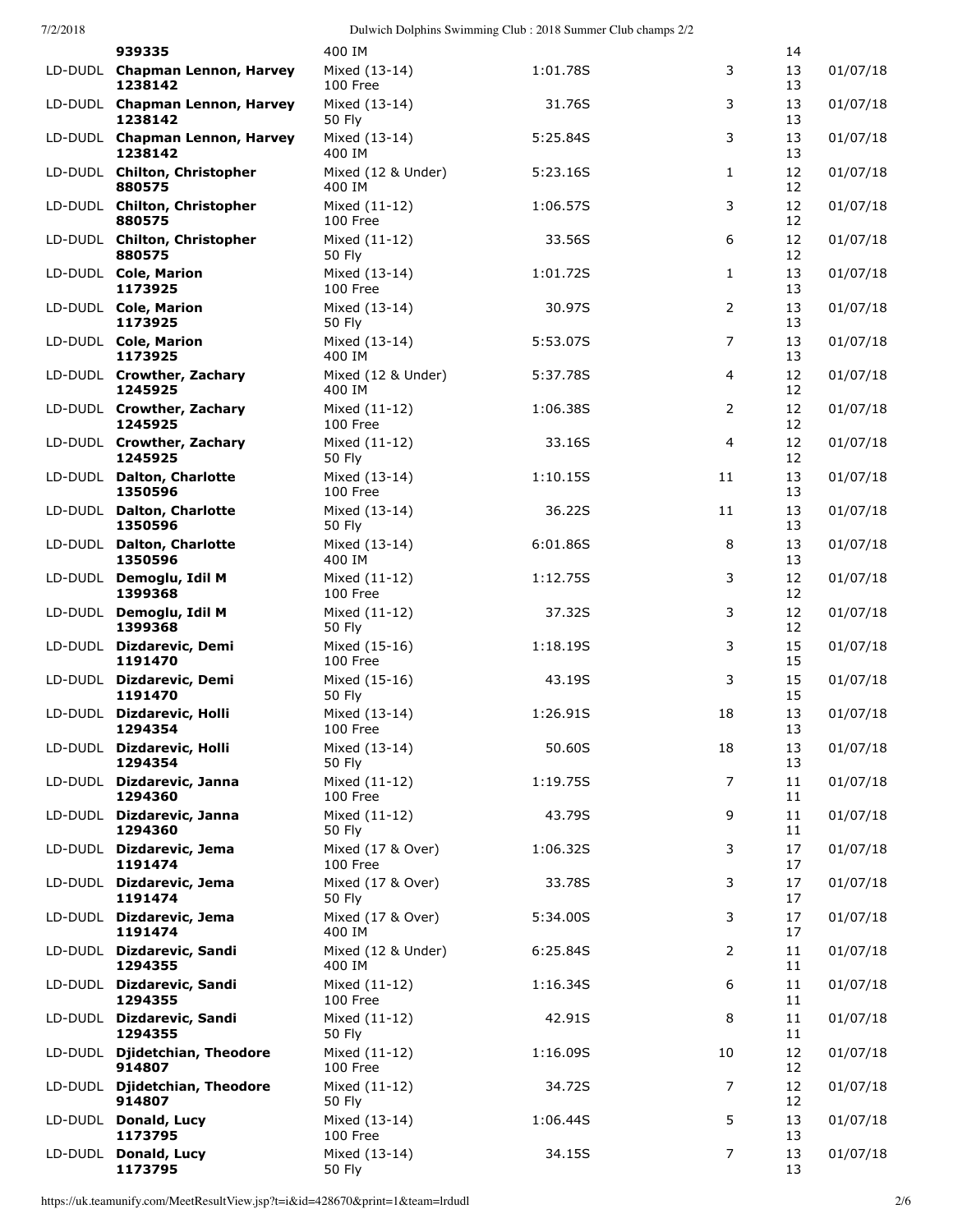| 77272018 |                                       |                                | Dulwich Dolphins Swimming Club : 2018 Summer Club champs 2/2 |                |                         |          |
|----------|---------------------------------------|--------------------------------|--------------------------------------------------------------|----------------|-------------------------|----------|
|          | LD-DUDL Donald, Lucy<br>1173795       | Mixed (13-14)<br>400 IM        | 5:51.00S                                                     | 6              | 13<br>13                | 01/07/18 |
|          | LD-DUDL Ellender, Max<br>1173301      | Mixed (11-12)<br>100 Free      | 1:10.94S                                                     | 8              | 11<br>11                | 01/07/18 |
|          | LD-DUDL Ellender, Max<br>1173301      | Mixed (11-12)<br>50 Fly        | 36.23S                                                       | 8              | 11<br>11                | 01/07/18 |
|          | LD-DUDL Ellender, Olivia<br>1173923   | Mixed (13-14)<br>100 Free      | 1:06.81S                                                     | 6              | 13<br>13                | 01/07/18 |
|          | LD-DUDL Ellender, Olivia<br>1173923   | Mixed (13-14)<br>50 Fly        | 35.58S                                                       | 9              | 13<br>13                | 01/07/18 |
|          | LD-DUDL Ellender, Olivia<br>1173923   | Mixed (13-14)<br>400 IM        | 5:40.48S                                                     | 3              | 13<br>13                | 01/07/18 |
|          | LD-DUDL Ellis-Keeler, Sarah<br>791655 | Mixed (13-14)<br>100 Free      | 1:07.06S                                                     | 7              | 14<br>14                | 01/07/18 |
|          | LD-DUDL Ellis-Keeler, Sarah<br>791655 | Mixed (13-14)<br>50 Fly        | 34.50S                                                       | 8              | 14<br>14                | 01/07/18 |
|          | LD-DUDL Ellis-Keeler, Sarah<br>791655 | Mixed (13-14)<br>400 IM        | 5:43.07S                                                     | 4              | 14<br>14                | 01/07/18 |
|          | LD-DUDL English, George<br>1407736    | Mixed (13-14)<br>100 Free      | 1:16.59S                                                     | 5              | 13<br>13                | 01/07/18 |
|          | LD-DUDL English, George<br>1407736    | Mixed (13-14)<br>50 Fly        | 35.25S                                                       | 4              | 13<br>13                | 01/07/18 |
|          | LD-DUDL English, George<br>1407736    | Mixed (13-14)<br>400 IM        | 6:04.22S                                                     | 5              | 13<br>13                | 01/07/18 |
|          | LD-DUDL Field, Sophie<br>1120009      | Mixed (13-14)<br>100 Free      | 1:03.69S                                                     | 4              | 14<br>14                | 01/07/18 |
|          | LD-DUDL Field, Sophie<br>1120009      | Mixed (13-14)<br>50 Fly        | 32.31S                                                       | 4              | 14<br>14                | 01/07/18 |
|          | LD-DUDL Field, Sophie<br>1120009      | Mixed (13-14)<br>400 IM        | DQ                                                           |                | 14<br>14                | 01/07/18 |
|          | LD-DUDL Fowler, Finlay<br>1244613     | Mixed (11-12)<br>100 Free      | 1:24.28S                                                     | 17             | 11<br>11                | 01/07/18 |
|          | LD-DUDL Fowler, Finlay<br>1244613     | Mixed (11-12)<br>50 Fly        | DQ                                                           |                | 11<br>11                | 01/07/18 |
|          | LD-DUDL Funsch, Eva<br>1289987        | Mixed (12 & Under)<br>400 IM   | 5:49.75S                                                     | 1              | 12<br>12                | 01/07/18 |
|          | LD-DUDL Funsch, Eva<br>1289987        | Mixed (11-12)<br>100 Free      | 1:07.90S                                                     | $\mathbf{1}$   | 12<br>12                | 01/07/18 |
|          | LD-DUDL Funsch, Eva<br>1289987        | Mixed (11-12)<br>50 Fly        | 34.56S                                                       | 2              | 12<br>$12 \overline{ }$ | 01/07/18 |
|          | LD-DUDL Funsch, Nicholas<br>1246210   | Mixed (10 & Under)<br>100 Free | 1:25.87S                                                     | $\mathbf{3}$   | 10<br>10                | 01/07/18 |
|          | LD-DUDL Funsch, Nicholas<br>1246210   | Mixed (10 & Under)<br>50 Fly   | 42.78S                                                       | $\overline{2}$ | 10<br>10                | 01/07/18 |
|          | LD-DUDL Gardiner, Lydia<br>1173916    | Mixed (15-16)<br>100 Free      | 1:07.93S                                                     | 2              | 15<br>15                | 01/07/18 |
|          | LD-DUDL Gardiner, Lydia<br>1173916    | Mixed (15-16)<br>50 Fly        | 34.06S                                                       | $\mathbf{1}$   | 15<br>15                | 01/07/18 |
|          | LD-DUDL Graves-Brown, Mason<br>951364 | Mixed (12 & Under)<br>400 IM   | DQ                                                           |                | 12<br>12                | 01/07/18 |
|          | LD-DUDL Graves-Brown, Mason<br>951364 | Mixed (11-12)<br>100 Free      | 1:06.08S                                                     | 1              | 12<br>12                | 01/07/18 |
|          | LD-DUDL Graves-Brown, Mason<br>951364 | Mixed (11-12)<br>50 Fly        | 32.44S                                                       | 3              | 12<br>12                | 01/07/18 |
|          | LD-DUDL Henderson, George<br>1261816  | Mixed (10 & Under)<br>100 Free | 1:27.79S                                                     | 4              | 9<br>9                  | 01/07/18 |
|          | LD-DUDL Henderson, George<br>1261816  | Mixed (10 & Under)<br>50 Fly   | 44.19S                                                       | 3              | 9<br>9                  | 01/07/18 |
|          | LD-DUDL Henderson, Zoe<br>1261805     | Mixed (11-12)<br>100 Free      | 1:21.16S                                                     | 9              | 11<br>11                | 01/07/18 |
|          | LD-DUDL Henderson, Zoe<br>1261805     | Mixed (11-12)<br>50 Fly        | 40.25S                                                       | 7              | 11<br>11                | 01/07/18 |
|          | LD-DUDL Holdom, Odin<br>1314410       | Mixed (11-12)<br>100 Free      | 1:18.03S                                                     | 11             | 11<br>11                | 01/07/18 |
|          | LD-DUDL Holdom, Odin<br>1314410       | Mixed (11-12)<br>50 Fly        | 40.84S                                                       | 15             | 11<br>11                | 01/07/18 |
|          | LD-DUDL Holmes, Lily                  | Mixed (13-14)                  | 1:23.81S                                                     | 17             | 13                      | 01/07/18 |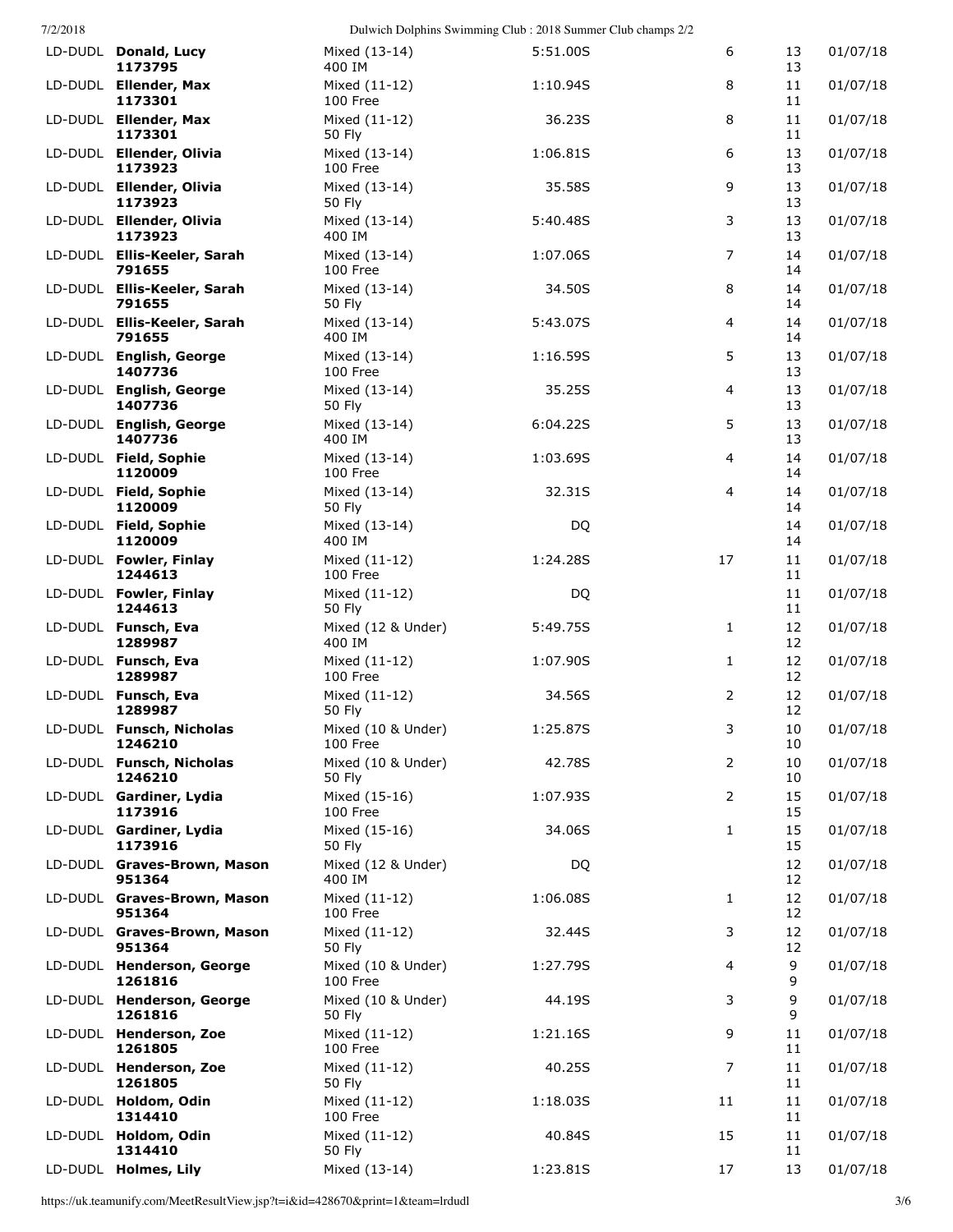|         | 1272573                                                     | 100 Free                       |          |                | 13       |          |
|---------|-------------------------------------------------------------|--------------------------------|----------|----------------|----------|----------|
|         | LD-DUDL Holmes, Lily<br>1272573                             | Mixed (13-14)<br>50 Fly        | 42.87S   | 16             | 13<br>13 | 01/07/18 |
|         | LD-DUDL Holohan, Thomas<br>1329358                          | Mixed (11-12)<br>100 Free      | 1:20.56S | 13             | 12<br>12 | 01/07/18 |
|         | LD-DUDL Holohan, Thomas<br>1329358                          | Mixed (11-12)<br>50 Fly        | 39.19S   | 12             | 12<br>12 | 01/07/18 |
|         | LD-DUDL Huddart-Ouabdesslam, Juliet Mixed (15-16)<br>754205 | 100 Free                       | 1:04.63S | $\mathbf{1}$   | 17<br>17 | 01/07/18 |
|         | LD-DUDL Huddart-Ouabdesslam, Juliet Mixed (15-16)<br>754205 | 50 Fly                         | 35.55S   | 2              | 17<br>17 | 01/07/18 |
|         | LD-DUDL Huddart-Ouabdesslam, Juliet Mixed (15-16)<br>754205 | 400 IM                         | 5:31.81S | $\mathbf{1}$   | 17<br>17 | 01/07/18 |
|         | LD-DUDL Huddart-Ouabdesslam, Lara Mixed (13-14)<br>785342   | 100 Free                       | 1:10.28S | 12             | 14<br>14 | 01/07/18 |
|         | LD-DUDL Huddart-Ouabdesslam, Lara Mixed (13-14)<br>785342   | 50 Fly                         | 38.38S   | 14             | 14<br>14 | 01/07/18 |
|         | LD-DUDL Huddart-Ouabdesslam, Lara<br>785342                 | Mixed (13-14)<br>400 IM        | 6:07.50S | 9              | 14<br>14 | 01/07/18 |
|         | LD-DUDL Jovanov, Lili<br>1215983                            | Mixed (10 & Under)<br>100 Free | 1:37.55S | 5              | 9<br>9   | 01/07/18 |
|         | LD-DUDL Jovanov, Lili<br>1215983                            | Mixed (10 & Under)<br>50 Fly   | 48.94S   | $\overline{4}$ | 9<br>9   | 01/07/18 |
|         | LD-DUDL Jovanov, Mila<br>1173921                            | Mixed (13-14)<br>100 Free      | 1:01.82S | 2              | 13<br>13 | 01/07/18 |
|         | LD-DUDL Jovanov, Mila<br>1173921                            | Mixed (13-14)<br>50 Fly        | 32.18S   | 3              | 13<br>13 | 01/07/18 |
|         | LD-DUDL Jovanov, Mila<br>1173921                            | Mixed (13-14)<br>400 IM        | 5:15.44S | 2              | 13<br>13 | 01/07/18 |
|         | LD-DUDL Kinch, Nelly<br>1103311                             | Mixed (17 & Over)<br>100 Free  | 1:00.97S | $\mathbf{1}$   | 17<br>17 | 01/07/18 |
|         | LD-DUDL Kinch, Nelly<br>1103311                             | Mixed (17 & Over)<br>50 Fly    | 30.47S   | $\mathbf{1}$   | 17<br>17 | 01/07/18 |
|         | LD-DUDL Kinch, Nelly<br>1103311                             | Mixed (17 & Over)<br>400 IM    | 5:03.03S | $\mathbf{1}$   | 17<br>17 | 01/07/18 |
|         | LD-DUDL Kleymann, Samuel<br>1425204                         | Mixed (11-12)<br>100 Free      | 1:25.00S | 18             | 12<br>12 | 01/07/18 |
|         | LD-DUDL Kleymann, Samuel<br>1425204                         | Mixed (11-12)<br>50 Fly        | 38.60S   | 11             | 12<br>12 | 01/07/18 |
| LD-DUDL | Koster, Willem<br>775935                                    | Mixed (15-16)<br>100 Free      | 56.34S   | 1              | 15<br>15 | 01/07/18 |
|         | LD-DUDL Koster, Willem<br>775935                            | Mixed (15-16)<br>50 Fly        | 28.50S   | 2              | 15<br>15 | 01/07/18 |
|         | LD-DUDL Koster, Willem<br>775935                            | Mixed (15-16)<br>400 IM        | 4:40.06S | $\mathbf{1}$   | 15<br>15 | 01/07/18 |
|         | LD-DUDL Lagzouli, Adam<br>1435837                           | Mixed (10 & Under)<br>100 Free | 1:29.69S | 5              | 9<br>9   | 01/07/18 |
|         | LD-DUDL Lagzouli, Adam<br>1435837                           | Mixed (10 & Under)<br>50 Fly   | DQ       |                | 9<br>9   | 01/07/18 |
|         | LD-DUDL McIvor, Ella<br>1272575                             | Mixed (11-12)<br>100 Free      | 1:20.16S | 8              | 11<br>11 | 01/07/18 |
|         | LD-DUDL McIvor, Ella<br>1272575                             | Mixed (11-12)<br>50 Fly        | 40.09S   | 6              | 11<br>11 | 01/07/18 |
|         | LD-DUDL Molyneux-Lyons, Charu<br>1215992                    | Mixed (13-14)<br>100 Free      | 1:13.85S | 14             | 13<br>13 | 01/07/18 |
|         | LD-DUDL Molyneux-Lyons, Charu<br>1215992                    | Mixed (13-14)<br>50 Fly        | 37.90S   | 13             | 13<br>13 | 01/07/18 |
|         | LD-DUDL Newe, Frances<br>850271                             | Mixed (13-14)<br>100 Free      | 1:02.10S | 3              | 14<br>14 | 01/07/18 |
|         | LD-DUDL Newe, Frances<br>850271                             | Mixed (13-14)<br>50 Fly        | 30.82S   | $\mathbf{1}$   | 14<br>14 | 01/07/18 |
|         | LD-DUDL Newe, Frances<br>850271                             | Mixed (13-14)<br>400 IM        | 5:05.72S | $\mathbf{1}$   | 14<br>14 | 01/07/18 |
|         | LD-DUDL Ogle, Isobel<br>1214520                             | Mixed (13-14)<br>100 Free      | 1:07.25S | 8              | 13<br>13 | 01/07/18 |
|         | LD-DUDL Ogle, Isobel<br>1214520                             | Mixed (13-14)<br>50 Fly        | 38.94S   | 15             | 13<br>13 | 01/07/18 |

https://uk.teamunify.com/MeetResultView.jsp?t=i&id=428670&print=1&team=lrdudl 4/6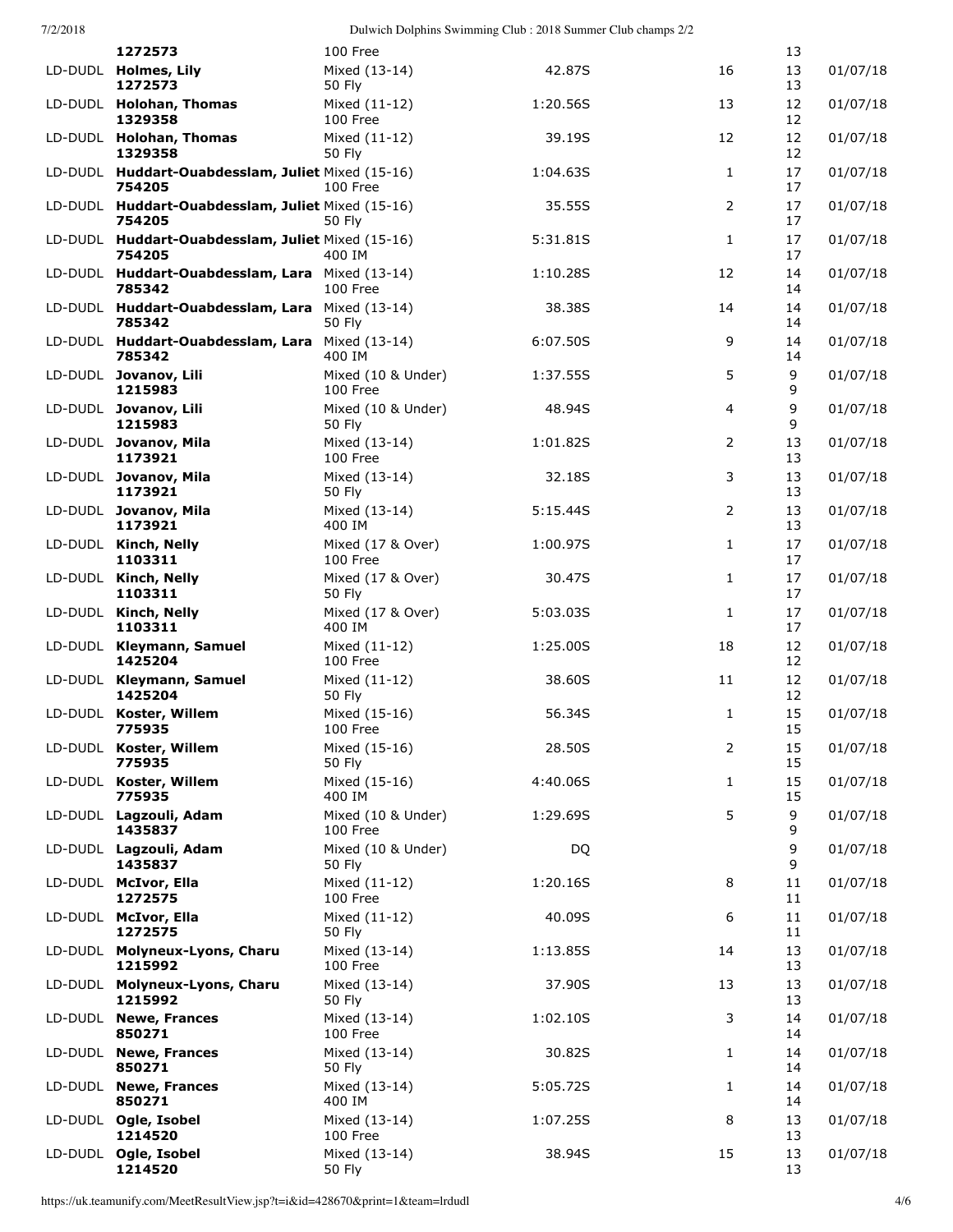| LD-DUDL Ogle, Isobel<br>1214520       | Mixed (13-14)<br>400 IM        | 6:10.72S | 10 | 13<br>13 | 01/07/18 |
|---------------------------------------|--------------------------------|----------|----|----------|----------|
| LD-DUDL Pacciana, Isabella<br>1268155 | Mixed (11-12)<br>100 Free      | 1:15.50S | 5  | 11<br>11 | 01/07/18 |
| LD-DUDL Pacciana, Isabella<br>1268155 | Mixed (11-12)<br>50 Fly        | 38.63S   | 5  | 11<br>11 | 01/07/18 |
| LD-DUDL Pedrini, Isabella<br>1169623  | Mixed (13-14)<br>100 Free      | 1:17.62S | 16 | 13<br>13 | 01/07/18 |
| LD-DUDL Pedrini, Isabella<br>1169623  | Mixed (13-14)<br>50 Fly        | 43.65S   | 17 | 13<br>13 | 01/07/18 |
| LD-DUDL Pedrini, Isabella<br>1169623  | Mixed (13-14)<br>400 IM        | 6:27.69S | 13 | 13<br>13 | 01/07/18 |
| LD-DUDL Pedrini, Monty<br>1214529     | Mixed (11-12)<br>100 Free      | 1:23.21S | 16 | 11<br>11 | 01/07/18 |
| LD-DUDL Pedrini, Monty<br>1214529     | Mixed (11-12)<br>50 Fly        | 43.78S   | 16 | 11<br>11 | 01/07/18 |
| LD-DUDL Ridgley, Samuel<br>1129688    | Mixed (13-14)<br>100 Free      | 59.47S   | 1  | 14<br>14 | 01/07/18 |
| LD-DUDL Ridgley, Samuel<br>1129688    | Mixed (13-14)<br>50 Fly        | 30.60S   | 2  | 14<br>14 | 01/07/18 |
| LD-DUDL Ridgley, Samuel<br>1129688    | Mixed (13-14)<br>400 IM        | 4:56.72S | 1  | 14<br>14 | 01/07/18 |
| LD-DUDL Robb, Charlie<br>1272580      | Mixed (11-12)<br>100 Free      | 1:21.93S | 15 | 12<br>12 | 01/07/18 |
| LD-DUDL Robb, Charlie<br>1272580      | Mixed (11-12)<br>50 Fly        | 44.25S   | 17 | 12<br>12 | 01/07/18 |
| LD-DUDL Sareen, Conell<br>1129687     | Mixed (15-16)<br>100 Free      | 1:01.59S | 3  | 15<br>15 | 01/07/18 |
| LD-DUDL Sareen, Conell<br>1129687     | Mixed (15-16)<br>50 Fly        | 31.03S   | 3  | 15<br>15 | 01/07/18 |
| LD-DUDL Sareen, Conell<br>1129687     | Mixed (15-16)<br>400 IM        | 5:13.28S | 3  | 15<br>15 | 01/07/18 |
| LD-DUDL Sareen, Matilda<br>1223456    | Mixed (10 & Under)<br>100 Free | 1:23.84S | 2  | 10<br>10 | 01/07/18 |
| LD-DUDL Sareen, Matilda<br>1223456    | Mixed (10 & Under)<br>50 Fly   | 47.32S   | 2  | 10<br>10 | 01/07/18 |
| LD-DUDL Shaw, Trinity<br>1325608      | Mixed (11-12)<br>100 Free      | 1:14.47S | 4  | 11<br>11 | 01/07/18 |
| LD-DUDL Shaw, Trinity<br>1325608      | Mixed (11-12)<br>50 Fly        | 37.81S   | 4  | 11<br>11 | 01/07/18 |
| LD-DUDL Stephenson, Ollie<br>1261801  | Mixed (10 & Under)<br>100 Free | 1:22.66S | 2  | 10<br>10 | 01/07/18 |
| LD-DUDL Stephenson, Ollie<br>1261801  | Mixed (10 & Under)<br>50 Fly   | 46.31S   | 4  | 10<br>10 | 01/07/18 |
| LD-DUDL Stone, Indigo G<br>1399365    | Mixed (10 & Under)<br>100 Free | 1:31.48S | 3  | 10<br>10 | 01/07/18 |
| LD-DUDL Stone, Indigo G<br>1399365    | Mixed (10 & Under)<br>50 Fly   | 47.34S   | 3  | 10<br>10 | 01/07/18 |
| LD-DUDL Taylor, Charlotte<br>1268742  | Mixed (11-12)<br>100 Free      | 1:11.53S | 2  | 12<br>12 | 01/07/18 |
| LD-DUDL Taylor, Charlotte<br>1268742  | Mixed (11-12)<br>50 Fly        | 34.42S   | 1  | 12<br>12 | 01/07/18 |
| LD-DUDL Thompson, Theodore<br>973590  | Mixed (15-16)<br>100 Free      | 57.07S   | 2  | 15<br>15 | 01/07/18 |
| LD-DUDL Thompson, Theodore<br>973590  | Mixed (15-16)<br>50 Fly        | 28.34S   | 1  | 15<br>15 | 01/07/18 |
| LD-DUDL Thompson, Theodore<br>973590  | Mixed (15-16)<br>400 IM        | 4:44.72S | 2  | 15<br>15 | 01/07/18 |
| LD-DUDL Thurlow, Sebastian<br>1173834 | Mixed (11-12)<br>100 Free      | 1:14.58S | 9  | 11<br>11 | 01/07/18 |
| LD-DUDL Thurlow, Sebastian<br>1173834 | Mixed (11-12)<br>50 Fly        | 37.84S   | 10 | 11<br>11 | 01/07/18 |
| LD-DUDL Ung, Alex<br>975540           | Mixed (13-14)<br>100 Free      | 1:10.87S | 4  | 13<br>13 | 01/07/18 |
| LD-DUDL Ung, Alex<br>975540           | Mixed (13-14)<br>50 Fly        | 38.12S   | 5  | 13<br>13 | 01/07/18 |
| LD-DUDL Ung, Alex                     | Mixed (13-14)                  | 5:50.44S | 4  | 13       | 01/07/18 |

https://uk.teamunify.com/MeetResultView.jsp?t=i&id=428670&print=1&team=lrdudl 5/6